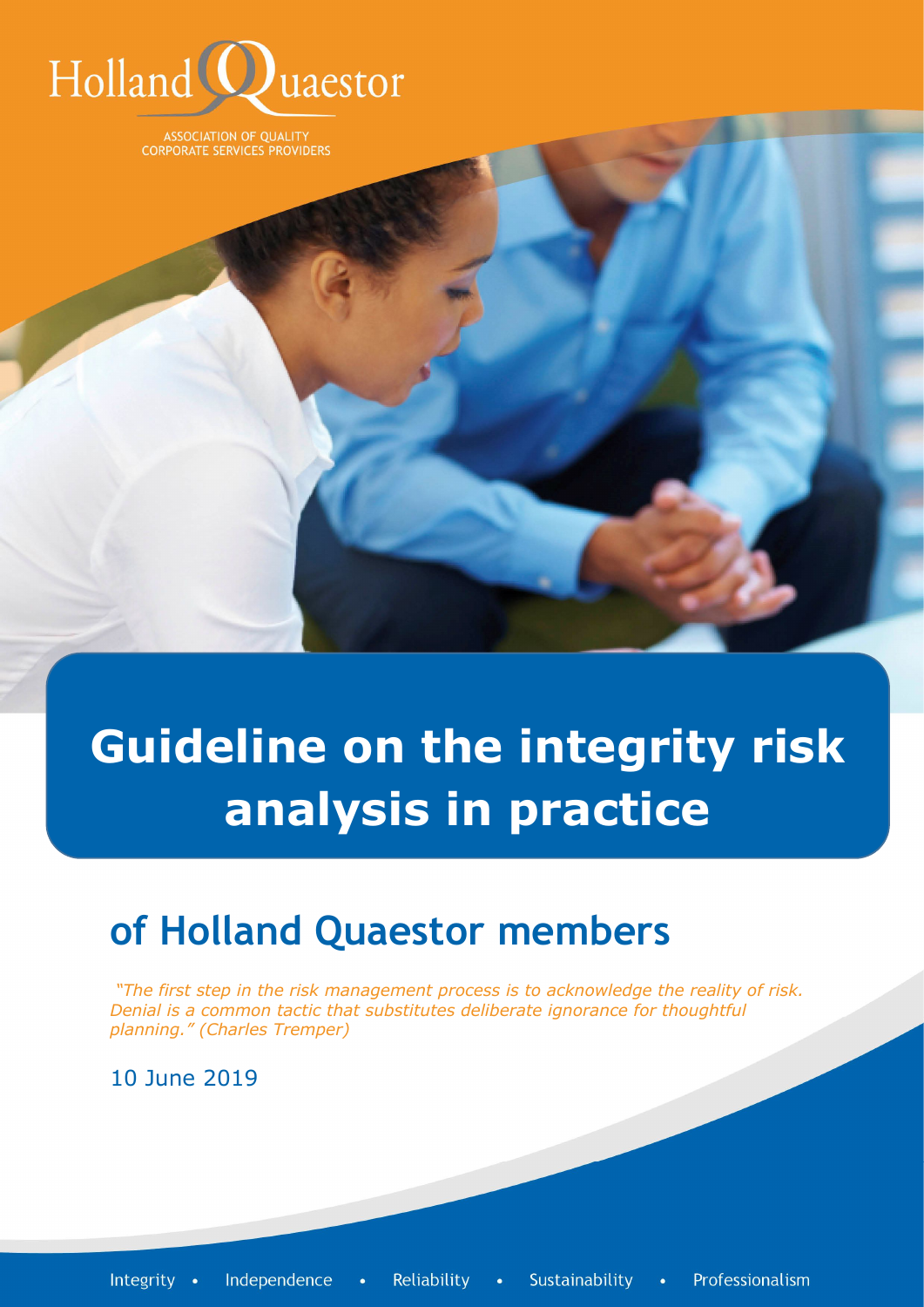# **Index**

| 1. Introduction                                                                                           |    |
|-----------------------------------------------------------------------------------------------------------|----|
| <b>2. DNB</b>                                                                                             | з  |
| <b>3.</b> The purpose of the integrity risk analysis                                                      | 4  |
| 4. The integrity risk analysis proces                                                                     | 5. |
| <b>5.</b> Relationship between risk appetite and risk analysis                                            |    |
| <b>6.</b> Translating the results of the integrity risk analysis into<br>policies, measures and awareness | 8  |
| 7. Triggers to revise the integrity risk analysis                                                         |    |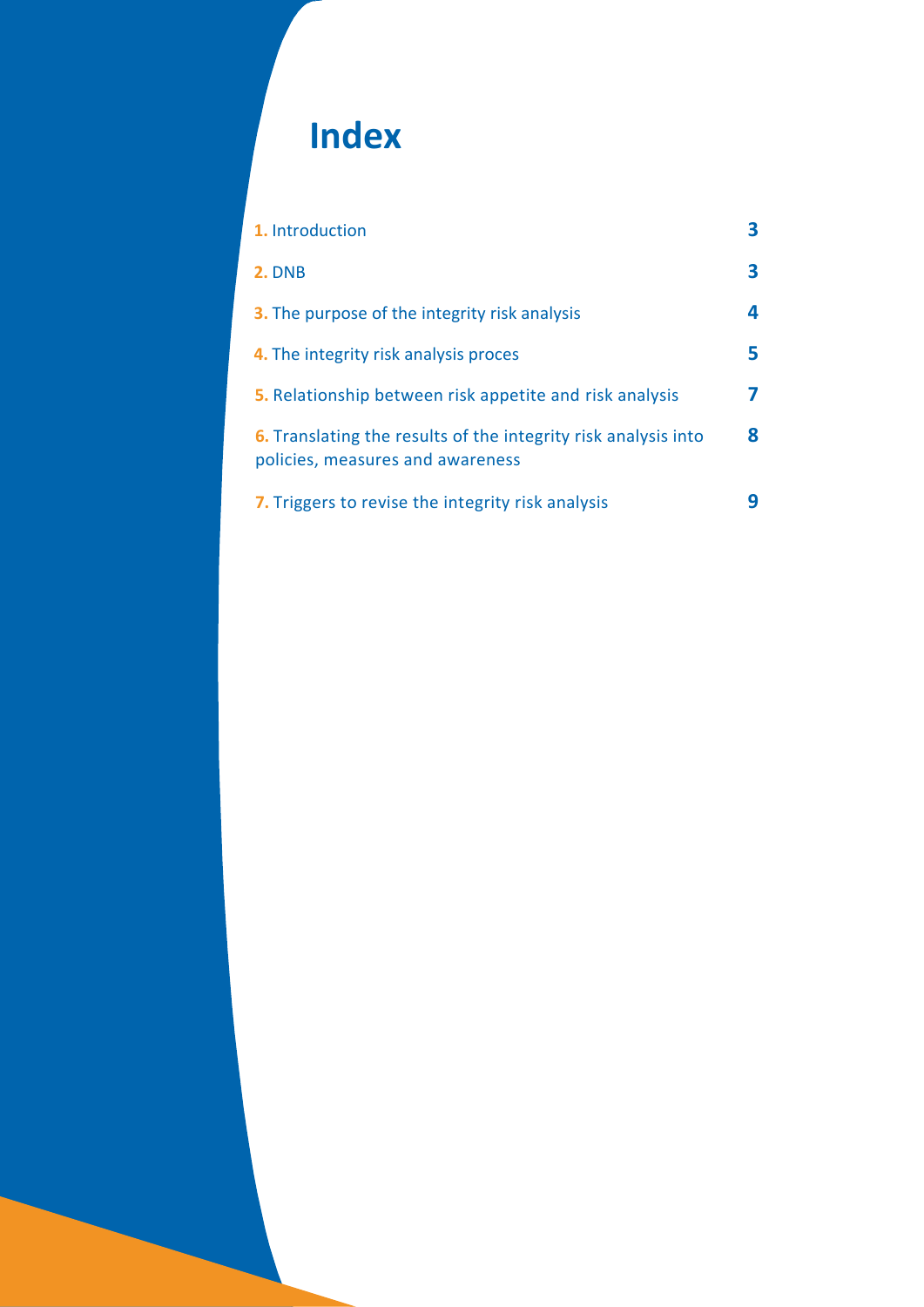## **GUIDELINE ON THE INTEGRITY RISK ANALYSIS IN PRACTICE** *OF HOLLAND QUAESTOR MEMBERS*

#### **The integrity risk analysis in practice**

*"What is on paper must also be applied in practice." (HQ Policy plan 2015-2020)*

#### **1. INTRODUCTION**

The Wtt 2018 requires trust offices, for the purpose of conducting their business with integrity and in a controlled manner, to periodically carry out an analysis of the risks to sound business operations.<sup>1</sup> The risks identified in that analysis must be incorporated into the procedures, processes and measures to mitigate those risks.

Trust offices have at least an annual process to develop and amend the organisation-wide integrity risk analysis. The results of this organisation-wide analysis are recorded, but that document is often seen as a static document. The objective of the integrity risk analysis is to transpose the analysis into practical procedures and processes, showing why certain measures have to be taken. The intention is also to actively respond to internal and external developments where new risks may arise and to revise that part of the integrity risk analysis. The integrity risk analysis is essentially about the outcome: awareness of risks and taking adequate control measures to manage the risks. It is therefore important that all  $1<sup>st</sup>$  and  $2<sup>nd</sup>$ line employees as well as management are involved in the integrity risk analysis process and are informed about the outcomes.

This guideline aims to give trust offices - members of Holland Quaestor and other interested parties practical tools to align the integrity risk analysis, the risk appetite and the policies and procedures. The guideline must contribute to ensuring that the integrity risk analysis becomes an integral part of the risk management process. By providing some examples, the guideline describes how the outcomes of the integrity risk analysis can be used in the daily business operations. For employees, the integrity risk analysis can help to clarify why some measures have to be implemented. Ultimately, the integrity risk analysis must contribute to enhancing an internalized integrity culture.

#### **2. DNB**

-

DNB has indicated that several supervisory examinations show that the trust sector has made

improvements in the design of the integrity risk analysis, but that the operating effectiveness is not yet at the level that DNB expects from the sector, in particular the translation into the individual client files. Trust offices use the good practices of DNB ("The integrity risk analysis – more where necessary, less where possible")<sup>2</sup> in developing the integrity risk analysis, but the use of the results of the integrity risk analysis is insufficient to actually assess and control the integrity risks. In this respect, DNB indicates that the application of the integrity policies of an institution may be compromised and that the institution remains vulnerable to be involved in financial and economic crime. According to DNB, the integrity risk

 $<sup>1</sup>$  Article 14 Wtt 2018 and Article 10 Btt 2018</sup>

**<sup>2</sup>** http://www.toezicht.dnb.nl/en/binaries/51-234068.PDF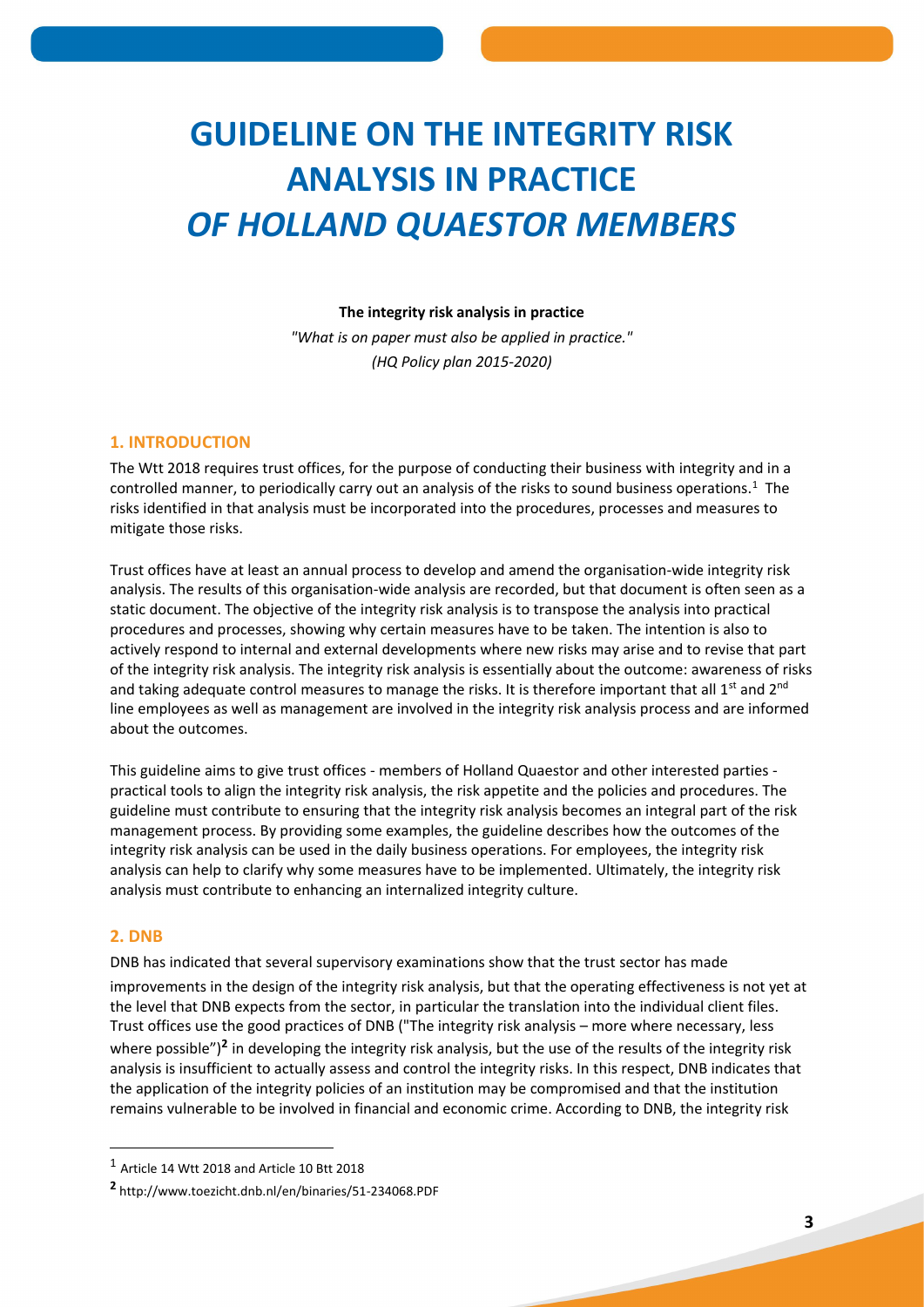analysis is often regarded as a static document instead of a dynamic and continuous process for the actual identification, assessment and control of integrity risks.

From the information provided by DNB, the picture emerges that there is a discrepancy between the integrity risk analysis on the one hand and the implementation of sound business operations on the other. The integrity risk analysis must be an integral part of the vision on integrity and the risk appetite of the trust office and the integer and controlled business operations.

### **3. THE PURPOSE OF THE INTEGRITY RISK ANALYSIS**

An integrity risk analysis enables the trust office to comply with (legal) requirements in a risk-based manner. A trust office analyses those risks that may expose the firm to risks such as money laundering, violations of sanctions regulations, and tax evasion.**<sup>3</sup>** The trust office should also analyse risks that relate to socially accepted standards. This could include, for example, the public opinion regarding tax planning or the culture within the financial sector. By conducting a risk analysis, new risks and changed strategies can be handled in a well-considered way.

A trust office needs to consider the possible inherent risks that may arise and the different ways in which they can arise when it embarks on new services, when the client base changes, or when legal requirements or business strategies change. The trust office must then assess in a fair and clear manner whether the existing controls are sufficient. If these are not (fully) sufficient, amendments must be made to close these gaps in the controls.

The integrity risk analysis is an integral part of the risk management process. This process includes in short

**1.** identifying and analysing risks;

-

- **2.** the management of risks through policies, procedures and systems;
- **3.** monitoring and checking that policies and procedures are actually being implemented and systems are working properly
- **4.** assessing whether the risks are adequately and effectively controlled;
- **5.** reviewing policy and procedures where necessary;
- **6.** informing employees about risks and revised policies and procedures.

A trust office will often already consider the possible risks concerning risk factors such as clients, third parties, employees, delivery channels, countries or services. However, by doing this in a structured way and by making this a continuous process and recording the results, the firm will ensure that reflecting on the risks is 'ingrained' in everyday processes and done intrinsically. This means, for example, that if  $1<sup>st</sup>$  line employees point out that the transaction behaviour of a few clients has changed, this will not only be assessed for those clients, but that a broader analysis is made if a new risk occurs structurally. And by involving all relevant employees in assessing risks, an internalized, integer culture can be implemented within the trust office. This means that from the  $1<sup>st</sup>$  line all employees who have client contact or handle and assess client documents and transactions, such as employees of the Finance, Legal, Tax, and office support departments who are aware of all activities and risks, are actively involved. But management, Compliance and Risk Management also have an essential role. Ultimately, the integrity risk analysis serves as a steering document for management, on the basis of which management must decide on the actions to be taken.

Risks consist of threats and vulnerabilities. The purpose of the integrity risk analysis is to identify all possible threats and vulnerabilities that could damage the operations and reputation of the trust office and to assess them in a realistic manner. By means of a critical assessment of the risks, a trust office is

**<sup>3</sup>** In DNB's guidance the following examples of integrity risks are provided: money laundering, terrorist financing, circumvention of sanctions legislation, corruption (bribery), conflicts of interests, fraud within or outside the organization, evasion or avoidance of tax regulations, market manipulation, cybercrime, socially unacceptable behaviour.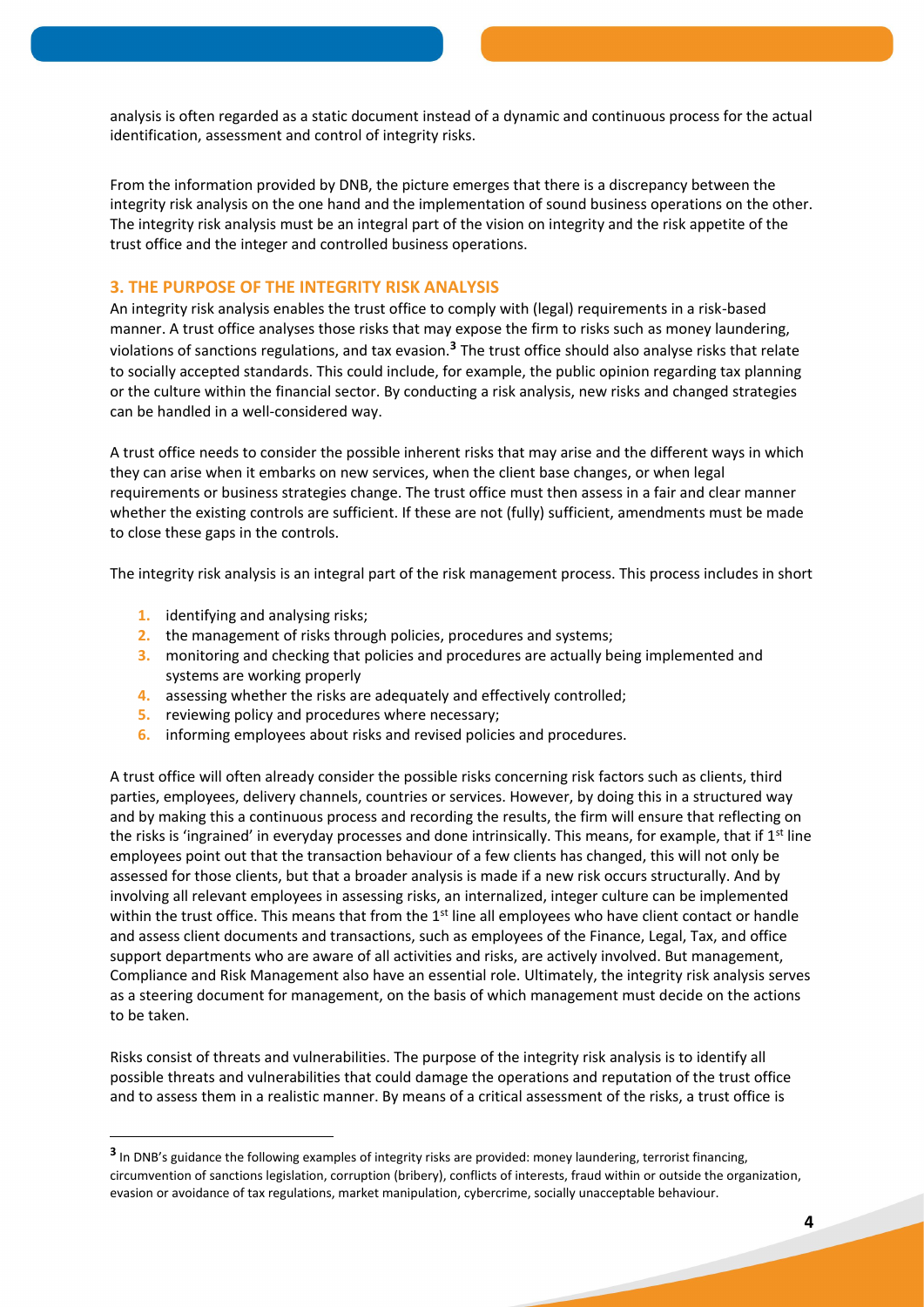well able to manage risks that may occur concerning clients, other business relationships and services in an appropriate way. By understanding the risks, the trust office can tailor its policies and procedures.

*'Risk' can be considered as a factor of threats, vulnerabilities and impact.*

*Risk* is the likelihood of an event and the consequences of this event. The likelihood of an event is the combination of threats and vulnerabilities. A risk can occur when a threat exploits a vulnerability.

*Threats* arise from persons, groups of persons, or activities that can cause damage to, for example, a country, society, a financial undertaking and the economy. Threats are posed by criminals, terrorist groups, their facilitators, their funds and the activities that they undertake.

*Vulnerabilities* make the realization of threats possible. Examples are weaknesses in the anti-money laundering and terrorist financing system, such as inadequate controls, or specific characteristics of a financial undertaking or sector, services or products.

*Impact* relates to the damage that can occur as a result of financial and economic crime. This could include the long or short-term effects of the criminal activities on the financial system, financial undertakings, the economy and society.

### **4. THE INTEGRITY RISK ANALYSIS PROCESS**

-

DNB's guidance on the integrity risk analysis provides an overview of the steps that can be taken to develop an integrity risk analysis. These steps are briefly summarized here.**<sup>4</sup>**

The essence of an integrity risk analysis is to map the threats and vulnerabilities with regard to each integrity risk, and to assess, by way of risk scenarios, the likelihood that a scenario will occur and what the consequences may be. A risk scenario is a description how a risk can materialise, or in other words how the trust office can be used for financial-economic crime or other integrity violations. With an integrity risk analysis, the trust office can make informed decisions about the risks that a trust office is willing to take and the control measures that have to be taken.

*Preparation and identification:* To make an integrity risk analysis, a number of steps have to be taken. An important step is drawing up an organization overview: a 'photo' of the institution. This means that over a period of, for example, one or more years, the number and types of clients are analysed and how often certain services have been provided. It also identifies with which countries the clients and the trust office do business and which roles certain employees or third parties have. The more clients of a certain type are there or the more certain services are provided, the greater the likelihood that a risk manifests itself. But unexpected risks can also arise with services that are not core business of the trust office. It is important that the office collects quantitative data about or has a very good knowledge of the entire client base and its services. Subsequently, the trust office determines which risk scenarios can occur. This includes - combinations of - risk factors such as clients, third parties, employees, delivery channels, countries or services.

*Examples of risk scenarios where a trust office may be confronted with financial and economic crime*

| Money Laundering |                                                                         |  |
|------------------|-------------------------------------------------------------------------|--|
| Factors          |                                                                         |  |
| clients          | Client with corporate structures that include non-transparent entities. |  |

**<sup>4</sup>** See the "Integrity risk analysis Poster" in DNB's guidance. This poster provides an overview of the steps an institution must take in drawing up an integrity risk analysis.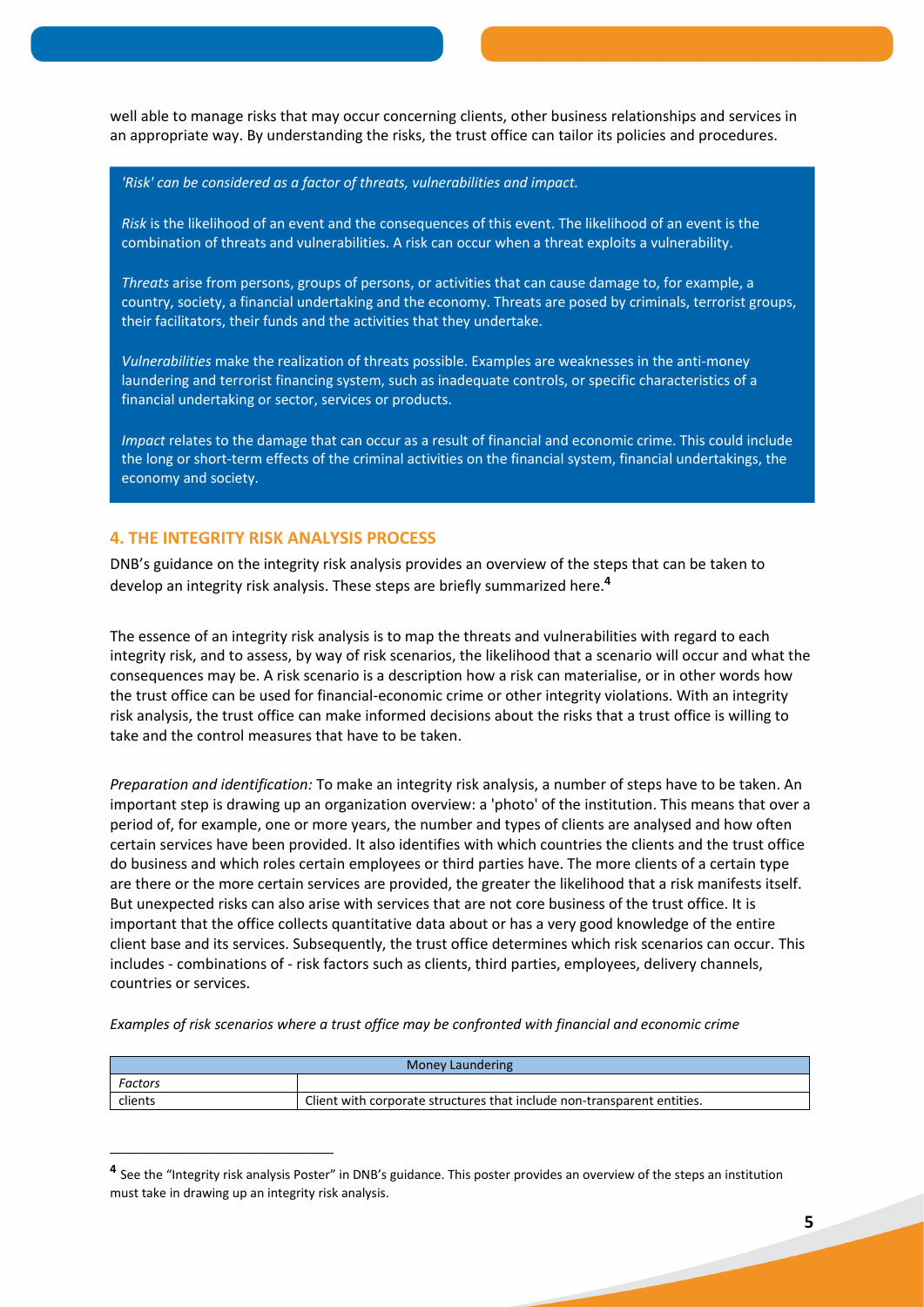| clients & countries                     | UBOs from high risk countries who acquired EU citizenship in exchange of, for instance,                    |  |  |  |
|-----------------------------------------|------------------------------------------------------------------------------------------------------------|--|--|--|
|                                         | investments in an EU member state (golden visas).                                                          |  |  |  |
| transactions & third parties            | Unclear payments of fees and commissions from / to third parties.                                          |  |  |  |
|                                         | Corruption                                                                                                 |  |  |  |
| <b>Factors</b>                          |                                                                                                            |  |  |  |
| clients                                 | Customers whose UBO is a PEP with an unexplained wealth.                                                   |  |  |  |
| countries & transactions                | Cash flows from sovereign wealth funds from high risk countries.                                           |  |  |  |
| Evasion or avoidance of tax regulations |                                                                                                            |  |  |  |
| <b>Factors</b>                          |                                                                                                            |  |  |  |
| clients                                 | Clients whose ultimate beneficial ownership or control is disguised by the use of<br>nominee shareholders. |  |  |  |
| clients & countries                     | Clients with corporate structures that include many entities in offshore jurisdictions.                    |  |  |  |
| <b>Terrorism financing</b>              |                                                                                                            |  |  |  |
| <b>Factors</b>                          |                                                                                                            |  |  |  |
| clients                                 | UBOs from existing customers are placed on a terrorism sanction list.                                      |  |  |  |
| clients & transactions                  | Clients pay funds to organizations affiliated with terrorism.                                              |  |  |  |
| Sanctions evasion                       |                                                                                                            |  |  |  |
| Factors                                 |                                                                                                            |  |  |  |
| clients & countries                     | Clients trade, via non-transparent structures, with sanctioned countries.                                  |  |  |  |
| clients                                 | Clients trade in embargo goods.                                                                            |  |  |  |
| Socially improper behavior              |                                                                                                            |  |  |  |
| Factors                                 |                                                                                                            |  |  |  |
| clients                                 | Clients are active in sectors that do not comply with CSR / ESR standards (such as                         |  |  |  |
|                                         | pharmaceutical industry, arms trade, extraction of raw materials, deforestation).                          |  |  |  |
| Conflict of interests                   |                                                                                                            |  |  |  |
| Factors                                 |                                                                                                            |  |  |  |
| employees & third parties               | Employees and introducers have personal relationships.                                                     |  |  |  |
|                                         | Internal and external fraud                                                                                |  |  |  |
| Factors                                 |                                                                                                            |  |  |  |
| clients                                 | Clients use false or falsified invoices for payments.                                                      |  |  |  |
| employees                               | Employees forge clients' invoices.                                                                         |  |  |  |
| Market abuse                            |                                                                                                            |  |  |  |
| Factor                                  |                                                                                                            |  |  |  |
| employees                               | Employees spread misleading information about a client's stock price.                                      |  |  |  |
| Cybercrime                              |                                                                                                            |  |  |  |
| Factors                                 |                                                                                                            |  |  |  |
| third parties                           | The computer systems of the trust office have been hacked.                                                 |  |  |  |

*The analysis:* The organization overview and the risk scenarios lead to the inherent risks. This is done by determining the likelihood that a risk scenario will occur or can occur and its impact. The likelihood is, for example, the number of times per year that something occurs or could occur. When determining the likelihood, the information from the organization overview is used. The impact relates to the financial damage or costs and the reputational damage that can occur if a risk materializes. The latter will usually be an estimate because it is not easy to 'calculate' the impact.

The effectiveness of the controls per inherent risk scenario also has to be assessed. For this, among others, audit reports, information from the compliance monitoring, incident reports and, if available, reports from DNB can be used. It is important that a realistic assessment is made whether the existing measures are being effectively applied and implemented.

*Assessment and measures required:* Finally, the net risks and gaps in the existing control measures are determined. On the basis of this, it must be assessed which additional measures have to be taken. An integrity risk analysis provides insight into whether a risk can actually occur and must be further reduced to an acceptable level. The trust office also considers whether the (gross and net) risks fall within the risk appetite. The risk analysis provides the trust office and its management with clear insight into the risks that need to be controlled and which measures need to be taken.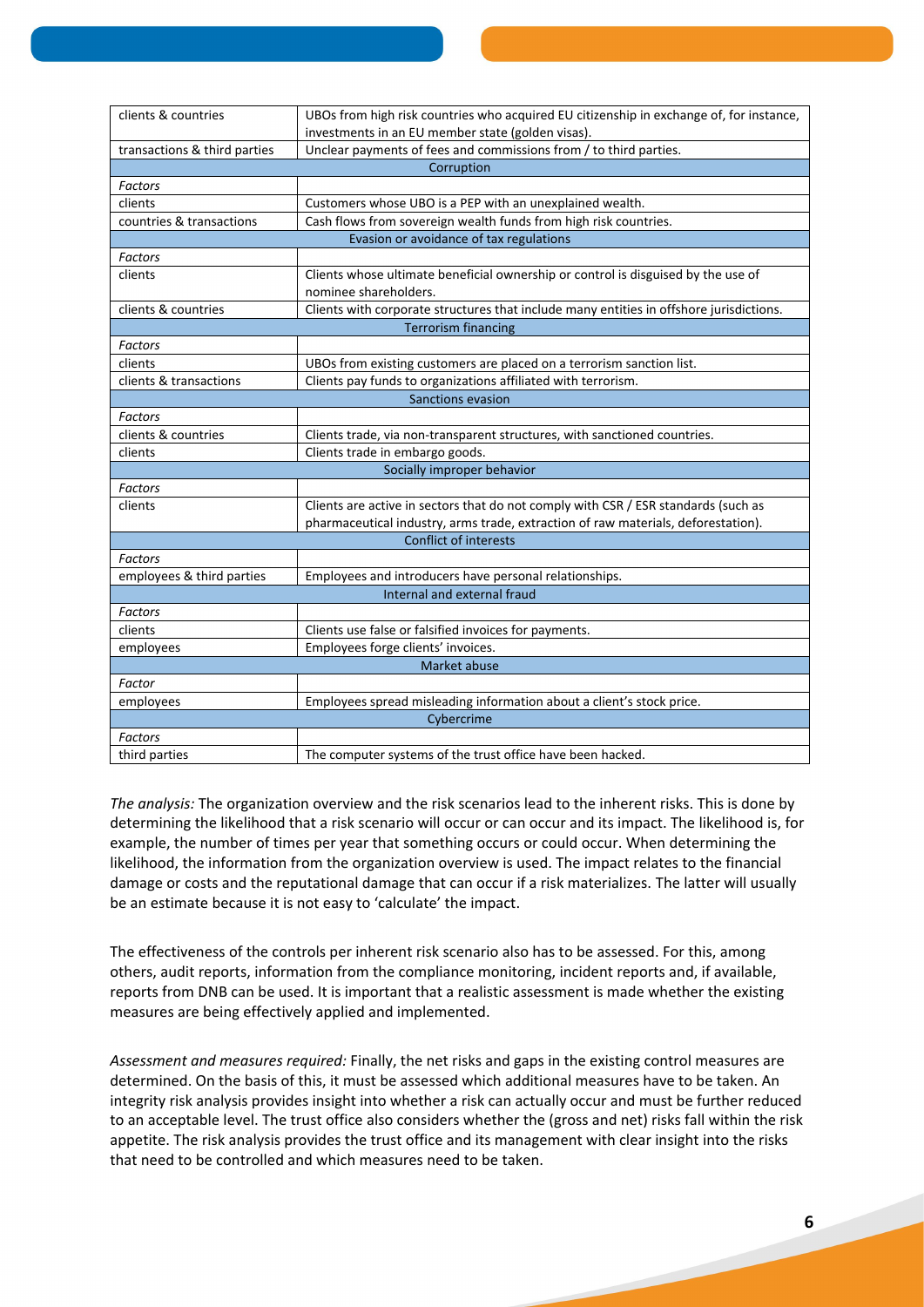Trust offices have different risk profiles depending on the type and number of clients that an office focuses on or the quantity and type of services that are provided. An office with a high risk profile, for example because it mainly focuses on clients with a high inherent risk, will also have to devote extra attention to this in the integrity risk analysis, for example by developing more risk scenarios, being even more critical about the effectiveness of the control measures, and also to think 'out of the box' about possible scenarios.

#### **5. RELATIONSHIP BETWEEN RISK APPETITE AND RISK ANALYSIS**

When developing a risk analysis, the trust office examines which risks can be accepted, which must be avoided or can be reduced by taking (additional) control measures. It is also necessary to formulate an "integrity risk appetite".<sup>5</sup> The risk appetite is the set of policies, procedures, limits, controls, and systems that define and indicate how much risk the trust office is willing to take on. The formulation of the risk appetite and the development of the risk analysis are linked, but the processes can be separate. If a trust office is prepared to accept certain risks as part of its business strategy, it will be apparent from the risk appetite. Through the risk analysis process, the trust office can then examine the extent of the measures needed to mitigate those risks to a level within the risk appetite.

The trust office formulates a risk appetite for each integrity risk. By testing the outcomes of the integrity risk analysis against the integrity risk appetite, the firm decides whether to accept, limit or avoid the identified risks. The integrity risk appetite will usually be a qualitative statement, for example that

- **the trust office wants to avoid measures by the regulator,**
- clients from certain sanctioned countries are not to be accepted,
- tax risks can be accepted with certain clients, but must be properly managed,
- there is no appetite for transactions where aggressive tax planning is the main driver,
- if after applying control measures to PEPs from high-risk countries there remains an unacceptable residual risk, these clients must be avoided,
- the trust office must have sufficient insight into the flow of funds and the activities of clients with operational branches,
- in-house companies can only be used for services that are actually provided,
- there is no appetite for clients that deal in weapons, products that are made with child labour, or with CSR unacceptable activities,
- there is no tolerance for the loss of, or unauthorised or accidental disclosure of, customer information.

Risk appetite needs to be sufficiently measurable. Otherwise there is a risk that statements become void.

In the risk appetite, risk limits can also be set, for example that

-

- no more than 20% of the customer base can consist of UBOs from high-risk countries,
- there is a maximum to the number of introducers from a certain country,
- domicile-only services are only provided to clients from certain EU countries,
- there should be no more than 2 days backlog with regard to handling transaction monitoring alerts.

The risk appetite will have to be reviewed regularly. It is a logical part of the business strategy and business operations. For example, if a trust office is planning to provide a new type of service, the office will automatically consider, when developing that service, which risks can be accepted or which risks

**<sup>5</sup>** See also DNB's Good practice document on Integrity Risk Appetite (http://www.toezicht.dnb.nl/en/binaries/51- 236451.PDF)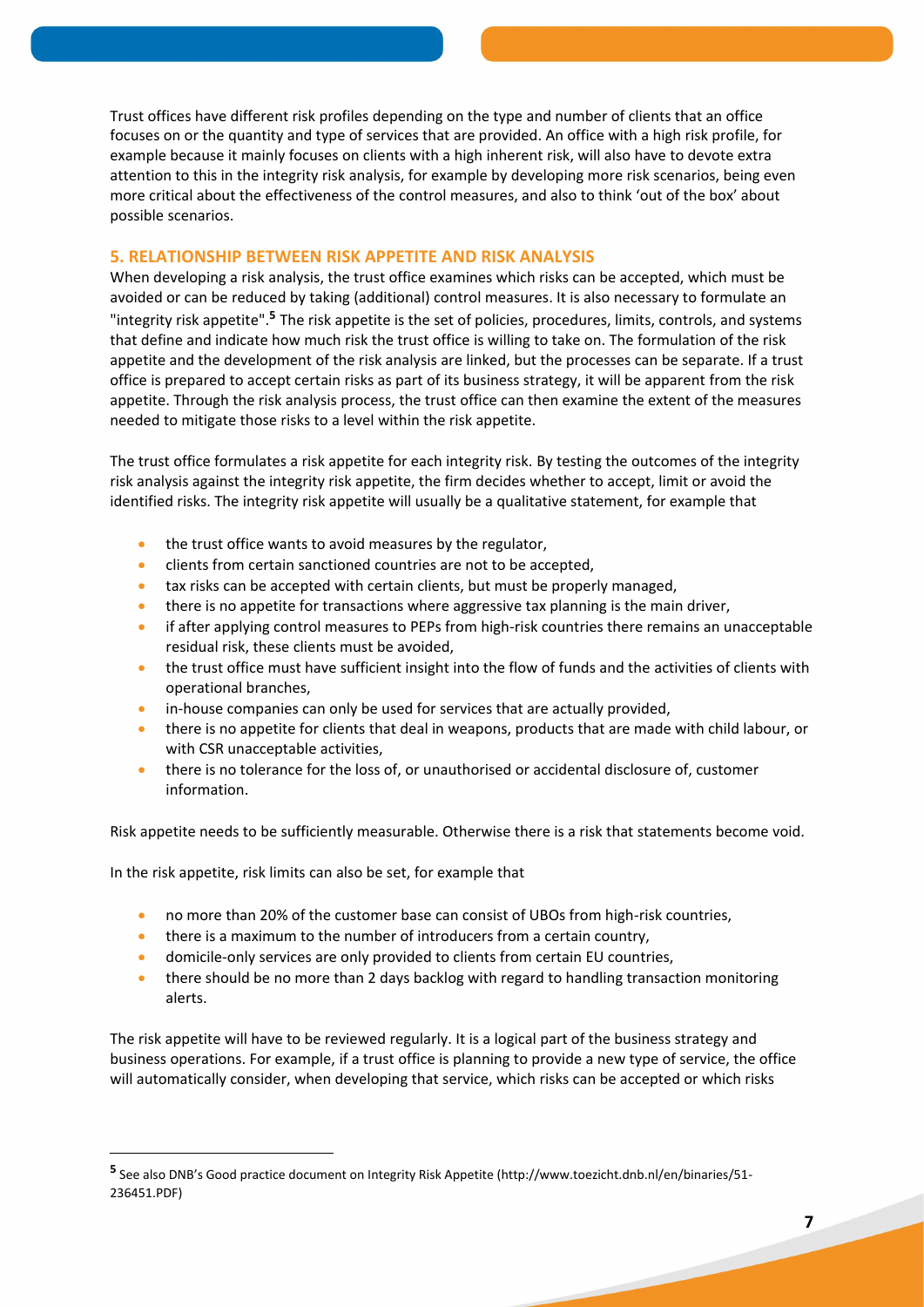cannot. Considering the risks, the risk limits, the risk scenarios and how the risks have to be managed is a continuous process where the risk appetite and the risk analysis meet.

It helps to develop the integrity risk analysis, if the trust office clearly knows the risks that can be accepted, the risks that need to be additionally controlled or should be avoided. The integrity risk analysis looks at the risks that can actually occur and how these risks are managed. If the risk appetite already determines what can be accepted, it will be clear during the risk analysis process whether a risk falls within the boundaries of the risk appetite.

### **6. TRANSLATING THE RESULTS OF THE INTEGRITY RISK ANALYSIS INTO POLICIES, MEASURES AND AWARENESS**

With its integrity risk analysis, the trust office assesses whether there are gaps in the controls. If, against expectation, a risk has a higher likelihood of materializing, this must also be reflected in (amendments of) the policies and the processes and the knowledge and awareness of employees. The identified risks will have to be incorporated in various processes of the trust office, such as the customer acceptance, transaction monitoring, reporting of unusual transactions or incidents. If the risk analysis shows that there is a (too) high net risk for clients who have operational branches abroad, then the client acceptance process, the review process as well as the transaction monitoring on these clients will have to be enhanced.

A trust office will usually be operational for some years and have policies and procedures in place, which will also have been periodically amended. In drafting these policies and procedures, risks have often been implicitly considered. This will however not always be clear to employees. By carrying out the risk analysis process by including the entire business and by sharing the results of the integrity risk analysis with and explaining them to employees, further risk awareness can be achieved. During the risk analysis process, on the basis of the organization overview,  $1<sup>st</sup>$  line employees, together with Compliance, will examine whether risks have changed. If, for example, it appears there are more clients with CV structures or clients from high-risk countries and that the client risk analysis does not sufficiently considers the risks of those types of customers, the client acceptance policy and processes relating to client risk analysis will have to be amended in order to strengthen controls. In that part of the policy and processes, it must therefore be explained what the outcome of the risk analysis was and why the policy and processes were amended in a certain way. By also paying attention in the policies and procedures to the results of the risk analysis and thus the background of the control measures to be taken, a link can be established between the integrity risk analysis and the integrity policy.

Legal requirements and social norms are constantly changing. Examples include corporate social responsibility, (aggressive) tax planning, privacy regulation and client integrity. It is therefore also a continuous process to reflect on risks and control measures. Adequate controls do not always lie in procedures or codes of conduct, but also in the behaviour of employees. The results of the integrity risk analysis, the identified gaps and additional measures must therefore be communicated concretely and clearly. This can be done, for example, in meetings with employees or by providing specific explanations during training and in the procedures. This means that in addition to changes to the policy and processes, for example on the intranet, in newsletters or in other ways, the changes and underlying reasons must be communicated. In this way, the integrity risk analysis can be fostered and the usefulness and necessity can be demonstrated.

The amendments to the policies and procedures can also have consequences for the client acceptance, the client risk analysis and the transaction monitoring. If the client acceptance process is amended as a result of the (revised) integrity risk analysis, this will also have to be reflected in the client files, the client risk profiles or the transaction profiles. Again, making an explicit link with the integrity risk analysis is important, for instance by explaining clearly to those who have to do these client files or risk profile reviews what the identified risks are.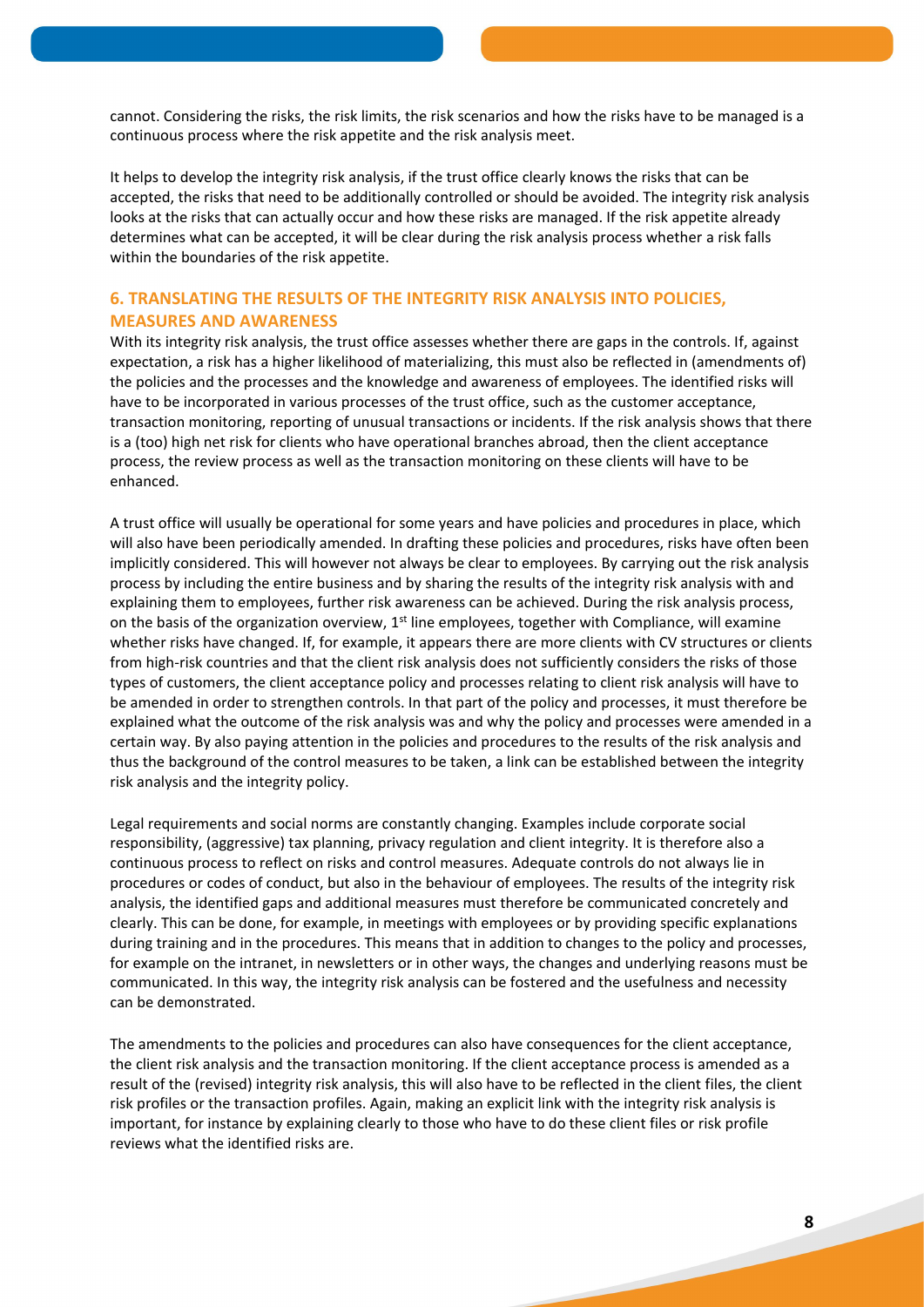As stated in the HQ Policy Plan, "what is on paper must also be applied in practice." This also applies to the integrity risk analysis. If this analysis is only done annually for the regulator or because it has to be done by law, the analysis quickly turns into a paper tiger. By also amending parts of the analysis when there is reason for it and actively involving several employees, it can become clear that the integrity risk analysis is not about the process and the final document, but about the outcome that risks are identified and controlled.

During the review of the integrity risk analysis with regard to the "money laundering" component, a trust office has followed the following steps:

- **1.** During a working group session of  $1<sup>st</sup>$  and  $2<sup>nd</sup>$  line employees, it was determined on the basis of a risk scenario that there is a high inherent risk of money laundering through clients with structures that include a trust.
- **2.** When assessing the effectiveness of the measures (e.g. audit reports and compliance monitoring), the firm concluded that the structure overviews in several client files are not always complete and substantiated.
- **3.** The control measures are therefore not fully effective, resulting in an excessively high net risk.
- **4.** The trust office will now have to take additional measures to reduce the net risk.
- **5.** To this end, the management decides, on the recommendation of Compliance, to take certain measures that must be carried out within set timelines.
- **6.** In this way, the client acceptance and review procedures will have to be amended and, for example, clearer guidance for employees will have to be provided on how verify structures and additional attention will have to be given to this in training.
- **7.** Now that the procedures are being amended, this must also be reflected in the client files and risk profiles by paying extra attention to the changes and substantiation of the structure overviews and the risk analysis of relevant clients.
- 8. During the next cycle of this part of the risk analysis, the trust office will assess whether the amended measures have had an effect and the net risk is at an acceptable level.

### **7. TRIGGERS TO REVISE THE INTEGRITY RISK ANALYSIS**

Part of the risk management process and thereby the integrity risk analysis is to properly monitor if new risks can arise. Sources for this include the media, DNB newsletters, FATF reports, and national and international legislation, but also a changed client base, internal incidents or reports to the FIU.

Some time ago, DNB pointed out the risks associated with the sports and entertainment industry, and specifically football. Examinations by DNB showed that a number of institutions had insufficiently included this risk in their risk analysis and that, despite indications, they had not designated football as a specific risk. When such reports are published, the trust office should assess whether the specific risks can occur and whether there are sufficient control measures. But also the Panama Papers, Paradise Papers, Russia Sanctions, the parliamentary questioning committee on tax constructions should have been reasons to revise parts of the integrity risk analysis.

With new signals, information and risks, the trust office should not wait for the annual cycle to amend the whole integrity risk analysis, but updates of the relevant parts of the analysis must be made immediately. Only in this way can the trust office proactively respond to signals and changes.